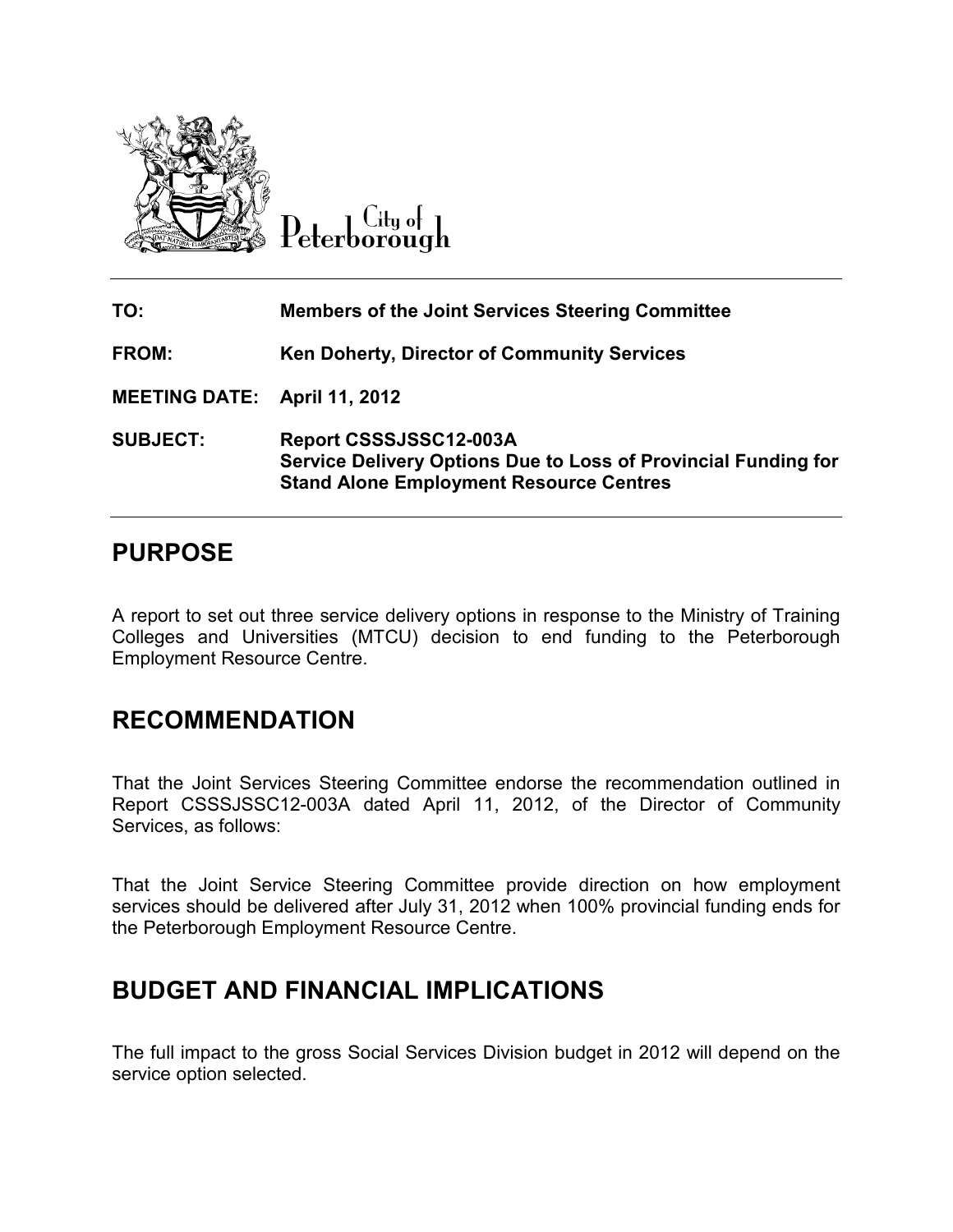Page 2

The expenses associated with all 3 options are eligible for cost share between the City/County of Peterborough and MCSS based on a 50 percent subsidy within the OW administration allocation and cap.

## **BACKGROUND**

### **MCTU announces employment contracts to end**

As described in Report CSSSJSSC12-003 submitted to the March 8 2012 JSSC, the Ministry of Training, Colleges and Universities (MTCU) informed the City on January 30, 2012 contracts with employment resource centers such as the Peterborough Employment Resource Centre (PERC) would be terminated as of July 31, 2012, and that services provided by PERC could be shifted to existing full suite service providers. For Peterborough, the alternate service providers are Employment Planning and Counseling, Northern Lights Vocational Services, and Fleming College)

## **Closure leaves some service gaps**

Social Services staff believe that MCTU should not have used the "one-size-fits-all" approach to Employment Ontario (EO) network planning with respect to stand alone employment resource centers and should have considered the relative strength of the employment and training network in the Peterborough area, the effectiveness of the Social Services Division as an EO service provider to meet targets and bring together area employment and training partners, and current local service protocols.

Report CSSSJSSC12-003 noted that provisions of the Ontario Works Act require the Social Services Division to ensure Ontario Works (OW) participants have access to employment resource centre services. MCSS has since confirmed that OW delivery agents have flexibility to directly deliver, develop service agreements, tender or purchase services for specific employment assistance activities, based on caseload characteristics and local conditions. These expenses are eligible for cost 50 percent subsidy on administrative expenses up to the approved Ministry cap and 82.8/17.2 percent share on direct client benefits.

The existing full suite OW providers are all capable organizations with some capacity to absorb additional clients; however, they will not receive dedicated funding allocations to provide resource centre services. MTCU has advised that these delivery agents will not receive any increase in funding as a result of the decision to close stand-alone centres. Local EO service providers are still adjusting to new network requirements, funding model and service delivery technology.

So in effect, the Province has pulled the plug on the City's 100% funded employment resource centre and is now expecting the City to absorb an approximate 40% share of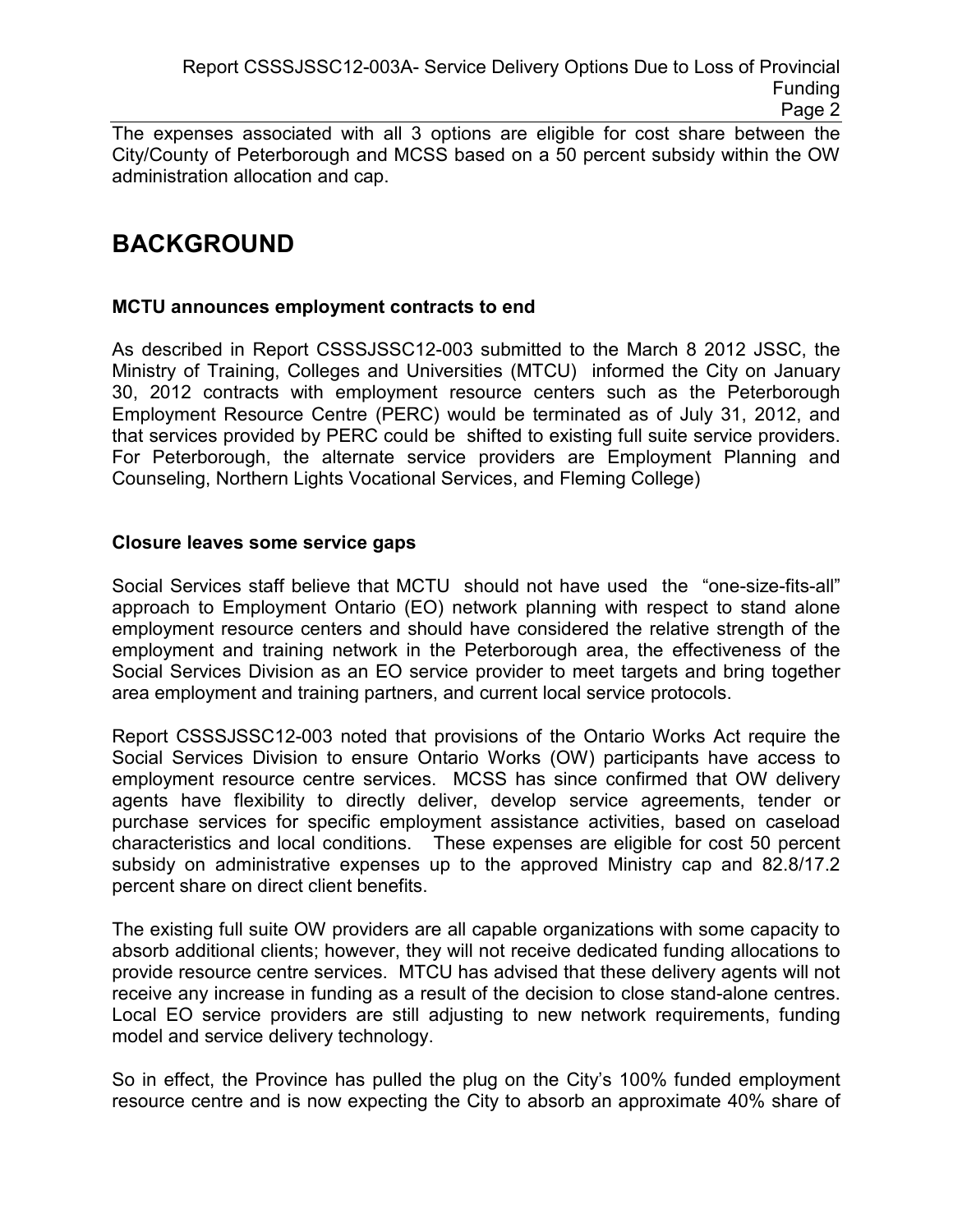any cost incurred by the City to continue to provide mandated employment service that cannot be absorbed by the existing full suite OW providers.

PERC currently has the highest number of annual visitors in the local EO network serving 11,395 individuals through 28,087 client visits in 2011. The location and physical space at 178 Charlotte has been ideal for OW and EO clients alike to obtain access to needed services and supports in a way that promotes for good integration of OW clients in a community service and allows other individuals to be diverted from Social Assistance through the provision of timely and effective employment services.

In discussions with the full suite service providers, they have advised that they do not have the resources or downtown location to take on the additional anticipated case load at this time.

## **PERC stats for 2011**

Tables 1 and 2 below provide some additional statistical detail regarding PERC use in 2011.

#### Table 1- PERC Activities Summary 2011

| Number of New Clients Registered                 | 3.331  |
|--------------------------------------------------|--------|
| Number of Clients Served                         | 11,395 |
| Number of Client Visits                          | 28,087 |
| Number of Clients Referred to Community Agencies | 4.476  |
| Survey % Clients Reporting Happy with Service    | 96     |

table 2- PERC Visitor Information 2011

Data Collected from New Registrations in PERC for 2011

| <b>Top 10 Required Services</b> | %     |                  |   |
|---------------------------------|-------|------------------|---|
| Job search listings             | 69.93 |                  |   |
| Help to develop a resume        | 58.92 |                  |   |
| Computer access                 | 53.21 |                  |   |
| Internet access                 | 46.59 |                  |   |
| Photocopying services           | 41.76 |                  |   |
| Fax                             | 31.31 |                  |   |
| Cover letter                    | 30.69 |                  |   |
| Use of telephone                | 26.67 |                  |   |
| Newspapers                      | 20.21 |                  |   |
| Community services information  | 19.14 |                  |   |
| <b>Income Source</b>            | $\%$  | <b>Age Group</b> | % |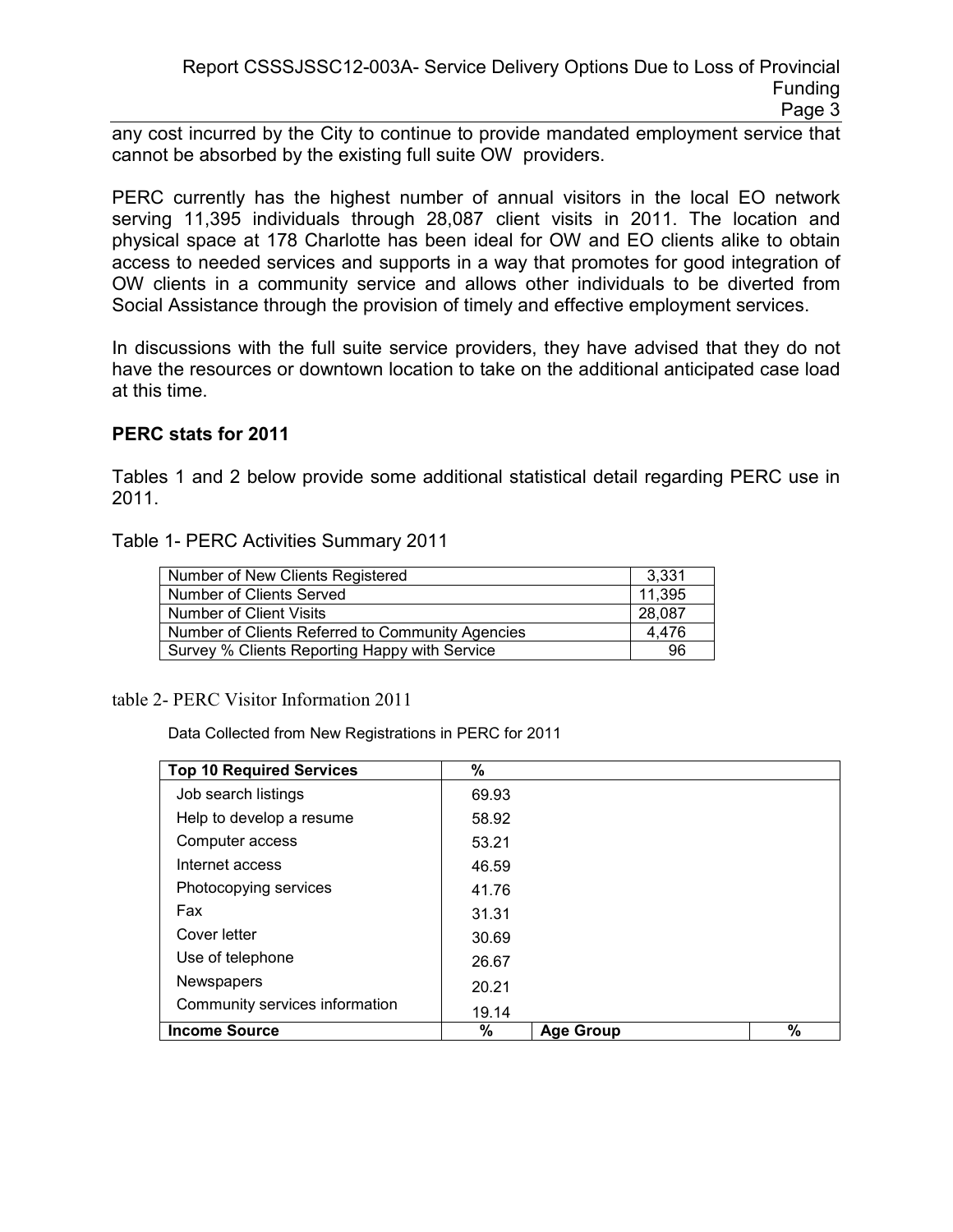Report CSSSJSSC12-003A- Service Delivery Options Due to Loss of Provincial Funding Daga 4

|                                                    |       |                          | ayu – |  |  |  |
|----------------------------------------------------|-------|--------------------------|-------|--|--|--|
| Social assistance                                  | 47.37 | Under 16/ not reported   | 1.01  |  |  |  |
| Other/ not indicated                               | 23.06 | 16-18                    | 7.37  |  |  |  |
| No income                                          | 19.63 | 19-24                    | 31.34 |  |  |  |
| Employment Insurance                               | 8.57  | $25 - 29$                | 16.90 |  |  |  |
| <b>Workers Compensation</b>                        | 0.88  | $30 - 44$                | 24.27 |  |  |  |
| Severance pay                                      | 0.49  | $45+$                    | 19.11 |  |  |  |
| <b>Education/Highest Level</b><br><b>Completed</b> | %     | <b>Employment Status</b> | $\%$  |  |  |  |
| Apprenticeship                                     | 4.48  | Employed                 | 21.86 |  |  |  |
| Elementary/ Not reported                           | 6.61  | No- less than 1 year     | 47.57 |  |  |  |
| <b>University</b>                                  | 9.12  | No- More than 1 year     | 30.57 |  |  |  |
| College                                            | 24.76 |                          |       |  |  |  |
| High school                                        | 55.03 |                          |       |  |  |  |
| * data recorded for 3,331 new registrations        |       |                          |       |  |  |  |

## **3 OPTIONS FOR CONSIDERATION**

## **Option 1 - PERC closes by June 30, 2012**

The costs to the City and County of Peterborough associated with this option include the layoff of 6.0 FTE Employment Support Workers and a 0.5 FTE Supervisor, rent and other obligations beyond June 30, 2012. These costs have been estimated at an additional gross amount of \$79,416 until December 31, 2012 and an annualized amount of \$116,240 effective in 2013. The municipal portions of these costs in 2012 are \$4,395 for the City and \$965 for the County.

If JJSC's direction is to discontinue all resource centre services delivery, wind-down plans would lead to the closure of PERC by June 30, 2012.

This option would require planning with community partners to refer current PERC users to Resource and Information services provided by the three local Employment Ontario Service agencies to support independent, unassisted job search and career planning.

This Option would also see the termination of PERC outreach. The three EO Service providers are expected to provide County Outreach through their EO contracts and satellite locations in Lakefield, Havelock and Millbrook are available to EO clients. Ontario Works clients would be eligible to access services through EO though given the current service targets and numbers of clients currently accessing these services there may not be sufficient capacity within the other three providers to meet all of the need. If Option 1 is selected and no staff are retained to specifically provide this function there will be delays in OW clients receiving these employment services.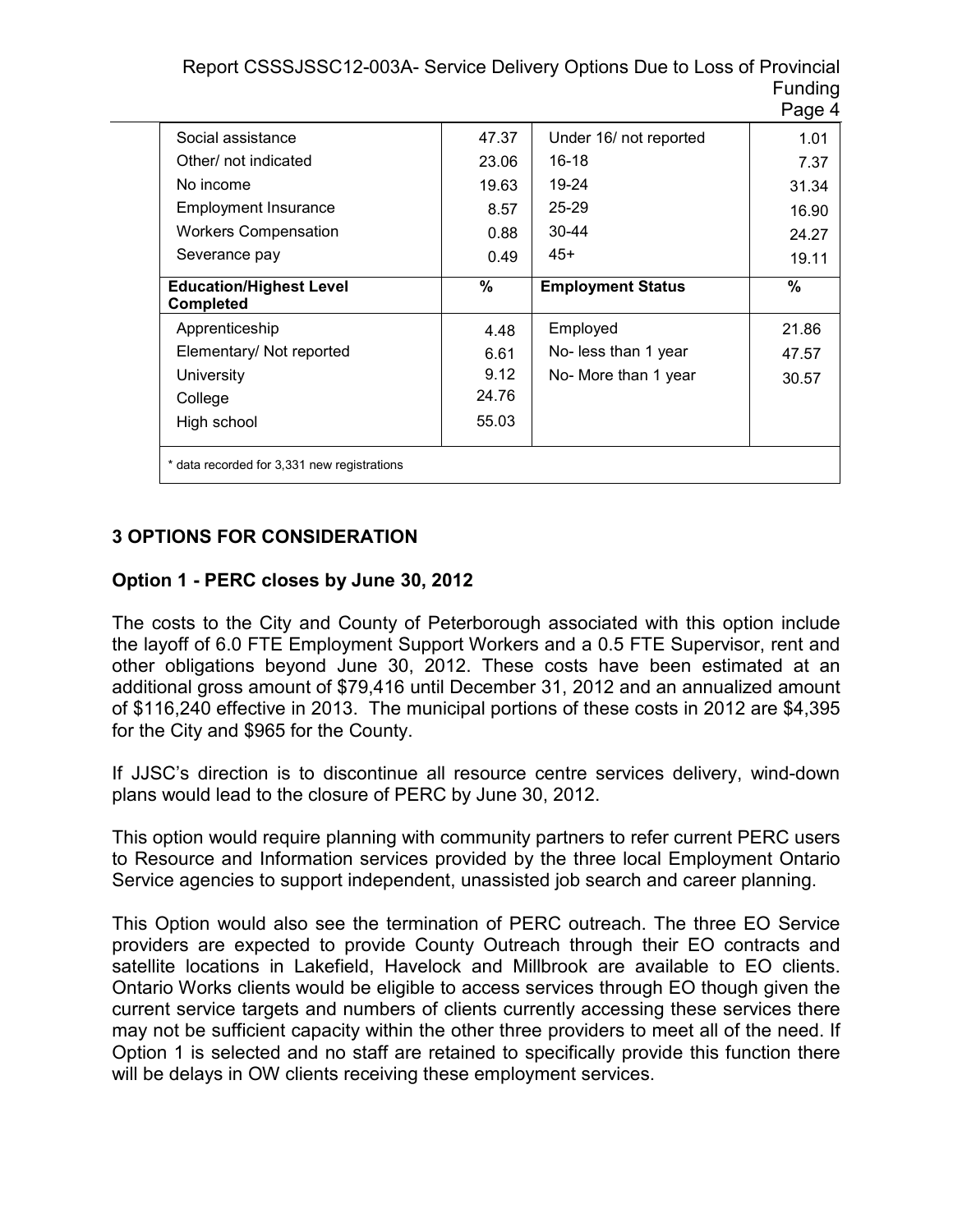Page 5

Attached to this report as Appendix A is a letter from the Director of Community Services, addressed to the Assistant Deputy Minister of MTCU, outlining concerns with respect to a possible reduction in local employment services as directed at the last Joint Services meeting.

## **Option 2 - PERC services are scaled back serving Ontario Works (OW) participants only beyond June 30, 2012**

The costs to the City and County of Peterborough associated with this option would include the layoff of 3.5 FTE Employment Support Workers and a 0.5 FTE Supervisor, rent and other obligations beyond June 30, 2012. These costs have been estimated at an additional gross amount of \$166,868 until December 31, 2012 and an annualized amount of \$287,540 effective in 2013. The municipal portions of these costs in 2013 are \$117,891 for the City and \$25,879 for the County.

This option would entail closing the existing Charlotte Street resource centre to the general public, and continuing to offer OW specific employment planning, and information resource and referral services. It allows for the provision of some County of Peterborough outreach services using approximately .5 FTE for that purpose. PERC and Community Social Plan staff would continue to meet with County stakeholders and EO service providers to develop acceptable options for outreach services and to ensure there is no duplication of services. The .5 FTE would target areas where Ontario Works clients were requiring additional supports that are not able to be provided by EO.

To support social assistance clients and maintain employer engagement through the resource centre, an existing 1.0 FTE OW Employment Counsellor would be redeployed to provide case planning, employer job matching and hiring initiatives (e.g. employment placement, hiring fairs, vacancy advertisement, and screening).

## **Option 3 PERC services are scaled back beyond June 30, 2012 but continue to be available to the general public at the current location, in partnership with local EO full suite agencies providing additional in-kind staffing support.**

The costs to the City and County of Peterborough would include the layoff of 3.5 FTE Employment Support Workers and a 0.5 FTE Supervisor, rent and other obligations beyond July 31, 2012 similar to Option 2. These costs would not exceed those noted in Option 2 and could be reduced depending on the partnership arrangements. The municipal portions in 2013 are \$117,891 for the City and \$25,879 for the County.

This is Social Service staff's preferred option as it would allow for the continued use of the location for all citizens of the City and County of Peterborough whether on Ontario Works or otherwise, and it would build on the existing degree of collaboration between Ontario Works Employment services and EO Service providers.

This option would also require the redeployment of one Employment Counsellor to provide case planning and employer job matching and hiring initiative. Letters of understanding between the Social Services Division, EO service providers and other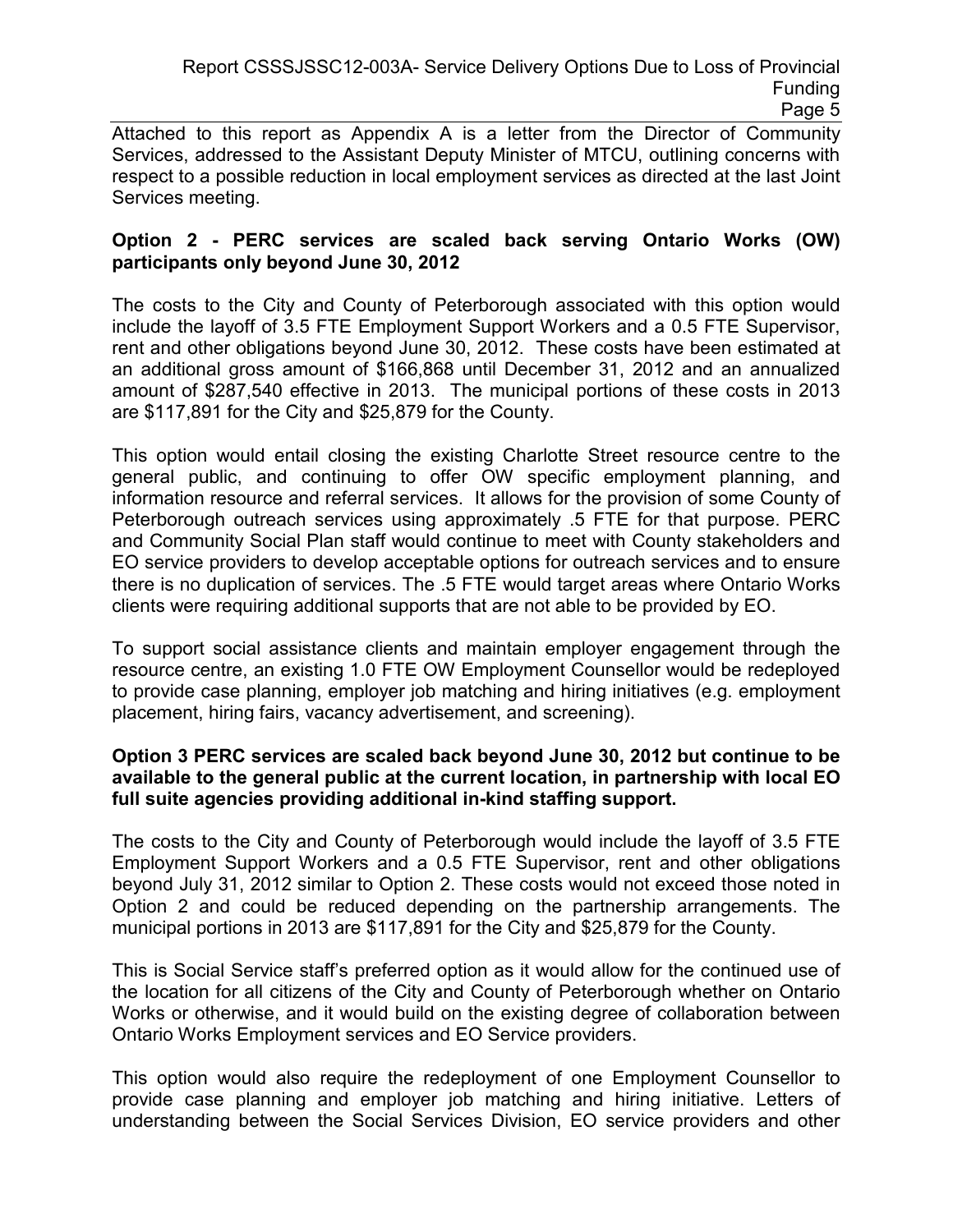organizations for up to 2.0 FTE centre staff would also be required. These resources would be allocated as an in-kind support to the centre in order to continue similar services in a help centre model for the general public.

This cooperative staffing and management model would promote service integration and ensure visitors are connected with a wider range of appropriate services, based on their situation regardless of income source. The costs associated with this option would not exceed those noted in Option 2 and could be reduced depending on the partnership arrangements. EO providers have all indicated a willingness to consider such a partnership arrangement.

Appendix B attached to this report contains additional financial details for all 3 options.

A service strategy to assist the general public regardless of income source would be developed with EO service providers and others (e.g. connection with literacy, basic education, and newcomer services).

Option 3 would enable the Social Services Division to continue its important work with local employers, support business expansion and retention activities and utilize the existing space to provide customer service while EO transition continues and directions from the Drummond Report and Social Assistance Commission review become clear. In the past, PERC and the Ontario Works Employment Placement program have worked seamlessly to assist local employers with recruitment needs through vacancy advertising, screening of resumes, job matching and post employment supports and have been successful in helping Ontario Works clients off assistance and other individuals in avoiding the need for assistance.

Appendix B attached to this report contains additional financial details for all 3 options.

Attached to this report as Appendix C is a summary highlighting some of the past initiatives Social Services staff planned and coordinated.

#### **Other Municipalities**' **Plans**

On February 13, 2012 the Ontario Municipal Social Services Association hosted a teleconference of Consolidated Municipal Service Managers (CMSM) holding some form of EO service agreement. The City of Peterborough is one of approximately 16 delivery agents identified through this teleconference. A number of these municipalities host employment resources centres that are co-located OW and EO sites similar to PERC. These municipal sites are planning various strategies to adjust to the loss of MTCU funding including continuing modified services, reducing scale, and seeking alternate partnerships and funding sources such as MCSS and increased local contributions. At the time of this report, no CMSM was planning the closure of former EO funded sites.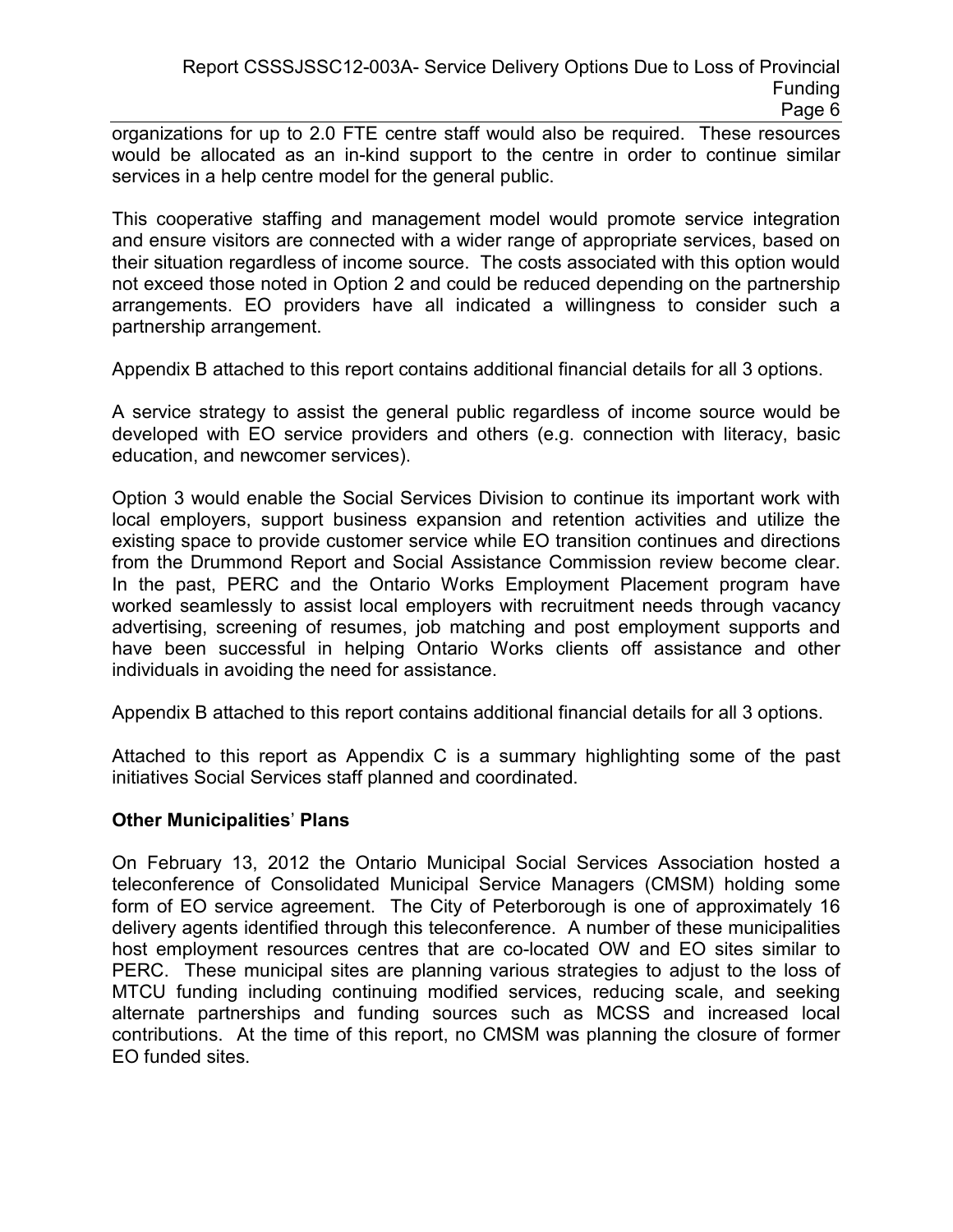## **Wind-Down Costs**

Provisions for the wind-down of PERC include the requirement to have an approved plan for disposition of any assets purchased with MTCU funds that exceeded \$1,000 dollars at the time of purchase. Based on a preliminary inventory, there are no individual assets that exceed this limit. Most of the existing furniture, work stations, and office equipment were repurposed and reused when PERC relocated from 185 King St. to its current Charlotte St. location. It is expected that these assets would remain with the Social Services Division. Local EO service providers have recently relocated refurbished or redesigned their existing locations so there is little need for these assets within the existing network. Cost of notice to staff will depend on the option selected. The Social Services Division will have to absorb some of the overhead expenses associated with the resource centre space, while resource centre assets will remain with the City. If the decision is made to close the PERC current transition plans would see an end of services by June 30, 2012. The Division would still be required to provide individual employment case planning for OW participants, and may need to negotiate with local services providers for access to services and required follow up reporting.

Since 2007, MTCU has been working towards integrating and streamlining EO services to improve accessibility and cost effectiveness. Recent provincial direction including the Drummond review, and the ongoing work of the Commission for the Review of Social Assistance in Ontario have pointed to the need for improved integration between the Employment Services Programs and Social Assistance. There is the potential for significant change in the way in which Peterborough area residents receive employment and training services in the coming years. Given the level of uncertainty and potential for change, it is recommended that consideration be given to a 2 year commitment for the delivery of a scaled down Employment Resource Centre, contingent on a favourable year one review by Councils.

## **SUMMARY**

Over the past 12 years, the Social Services Division has successfully operated the PERC serving unemployed or underemployed area residents. MTCU has decided not to continue funding stand-alone employment resource centres, giving the City six months notice of its intention to wind-down the existing agreement by July 31, 2012.

 This decision will impact the Social Services Division budget; the extent to which will be dependent on City and County Councils' direction. The Director of Community Services in accordance with his delegated authority has entered into a 4 month contract April 1, to July 31, 2012 with MTCU in order to access provincial dollars to wind-down and transition current services.

The Social Services staff recommendation is to develop an agreement with local full suite EO service providers and other partners to continue to offer resource centre services collocated at the Social Services Division office. It is also recommended that